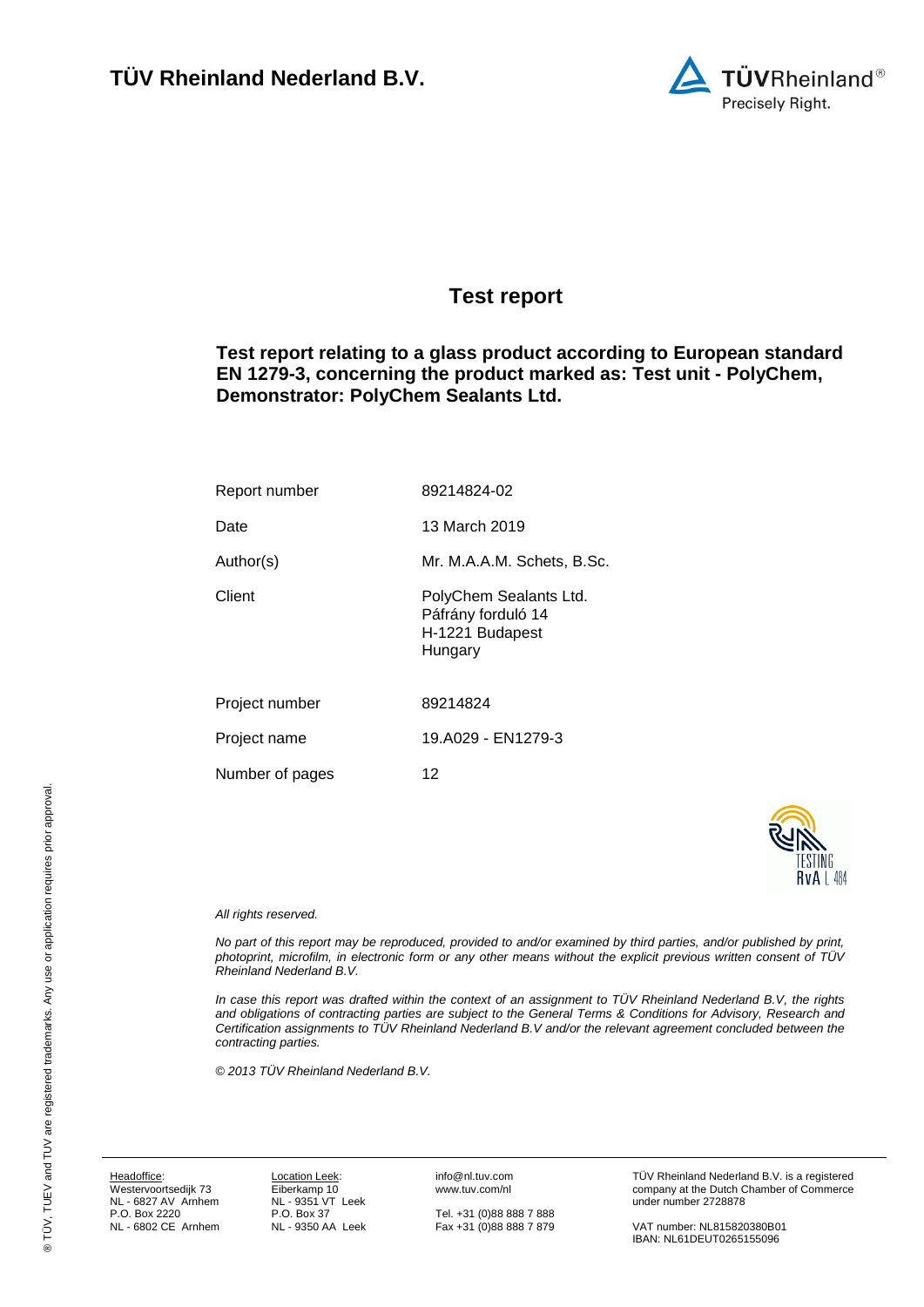Page 2 / 12



## **Contents**

| 1 Introduction                                                                                               | 3                                                              |
|--------------------------------------------------------------------------------------------------------------|----------------------------------------------------------------|
| 1.1<br>Purpose<br>1.2<br>Description of the test specimen<br>1.3<br>Sampling procedure<br>1.4<br>Application | 3<br>$\ensuremath{\mathsf{3}}$<br>4<br>$\overline{\mathbf{4}}$ |
| 1.5<br>Method of testing<br>1.6<br>Put out to contract                                                       | $\overline{\mathbf{4}}$<br>$\overline{\mathbf{4}}$             |
| 1.7<br>Privacy statement                                                                                     | 4                                                              |
| 1.8<br>Remark concerning this report<br>Notifications, accreditations, designations<br>1.9                   | $\overline{\mathbf{4}}$<br>4                                   |
| 2 Test results                                                                                               | $6\phantom{1}6$                                                |
| 2.1<br>Description of the test<br>Detailed test results<br>2.2                                               | 6<br>$\overline{7}$                                            |
| 3 Conclusion                                                                                                 | 8                                                              |
| <b>References</b><br>4                                                                                       | $\boldsymbol{9}$                                               |
| 5<br><b>Signatures</b>                                                                                       | 10                                                             |
| Appendix A, Summary of test results                                                                          | 11                                                             |
| Appendix B, Pictures of the test specimen                                                                    | 12                                                             |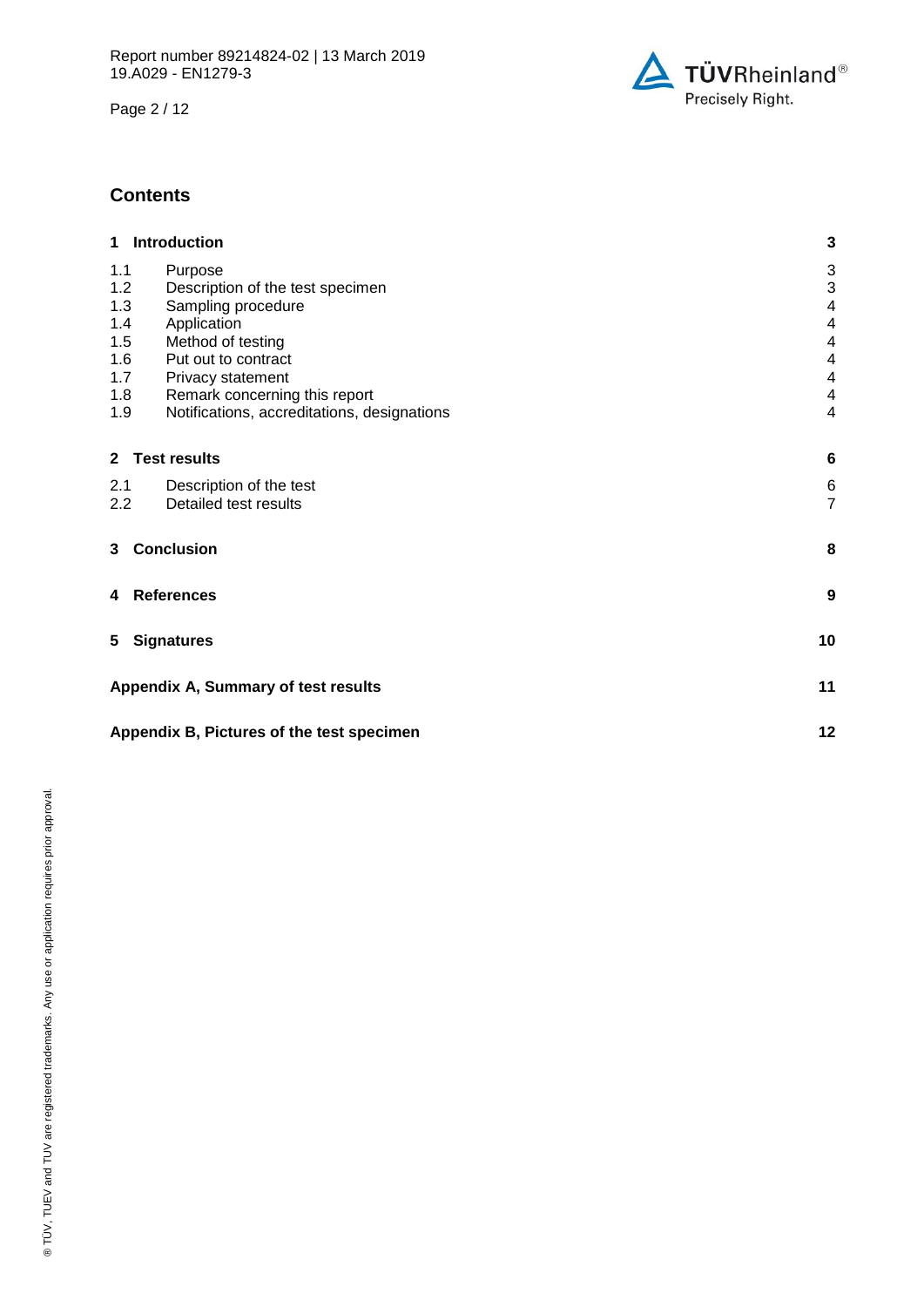Page 3 / 12



# **1 Introduction**

## **1.1 Purpose**

The tests have been performed in order to establish whether or not an insulating glass unit with PolyChem Sealants MAT77 and MAT70 sealants meets the requirements of the European standard EN 1279-3 [1].

# **General**

## **1.2 Description of the test specimen**

| Name of the manufacturer (demonstrator) | PolyChem Sealants Ltd.                         |
|-----------------------------------------|------------------------------------------------|
| Address of the manufacturer             | Páfrány forduló 14<br>H-1221 Budapest, Hungary |
| Production plant sealant                | N/A                                            |
| Line ID where the product is made       | N/A                                            |
| Production date                         | N/A                                            |
| Sampling date                           | N/A                                            |
| The product was marked as               | Test unit - PolyChem                           |

| Insulating glass units - Declaration manufacturer |                                  |  |  |
|---------------------------------------------------|----------------------------------|--|--|
| Name of the manufacturer                          | Anonymous                        |  |  |
| Address of the manufacturer                       |                                  |  |  |
| Production plant of the samples                   | ٠                                |  |  |
| Production date                                   | ٠                                |  |  |
| Trade mark and /or product name                   | <b>IGU</b>                       |  |  |
| System description, file number                   | N/A                              |  |  |
| <b>Exterior dimensions:</b>                       | 353x502                          |  |  |
| Total thickness:                                  | 20 mm                            |  |  |
| Construction:                                     | 4float/12/4 Climaguard Premium 2 |  |  |
| Spacer:                                           |                                  |  |  |
| Spacer material:                                  | Aluminium                        |  |  |
| Corner construction:                              | Bended                           |  |  |
| Corner keys:                                      | None                             |  |  |
| Linear connector:                                 | 1                                |  |  |
| Desiccant:                                        | PolyChem MATMol Z                |  |  |
| Desiccant type:                                   | Molecular sieve 3A               |  |  |
| Standard Moisture adsorption capacity $(T_C)$     | 20 %                             |  |  |
| Desiccant amount:                                 | 2 sides filled                   |  |  |
| Outer sealant:                                    | PolyChem MAT77                   |  |  |
| Polymer type:                                     | Polysulfide                      |  |  |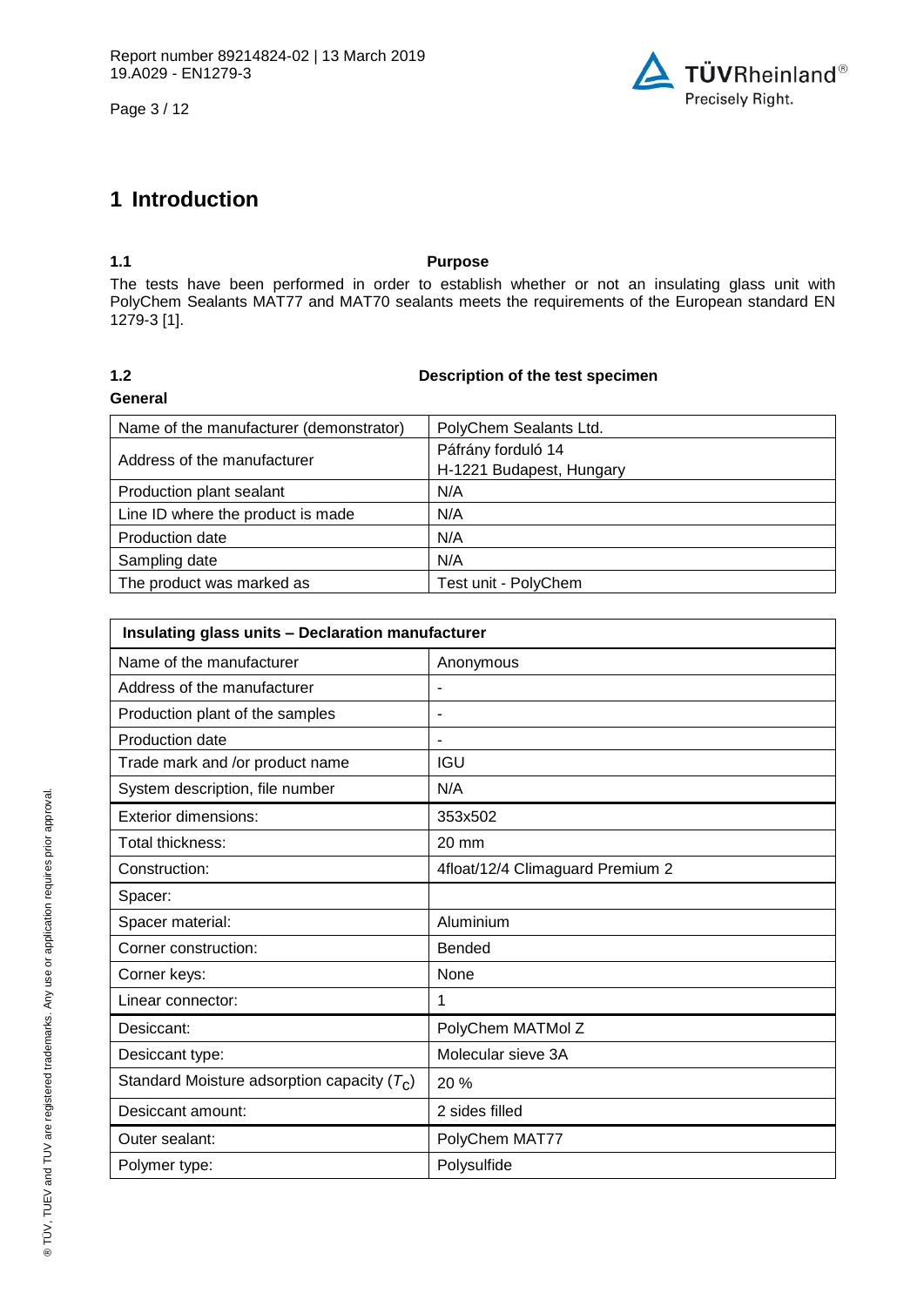

Page 4 / 12

| Average sealant depth on spacer back (u)   | $±3$ mm                                          |
|--------------------------------------------|--------------------------------------------------|
| Average sealant width on glass surface (s) | $5 \text{ mm}$                                   |
| Inner sealant:                             | PolyChem MAT70                                   |
| Polymer type:                              | Butyl                                            |
| Average sealant width (r):                 | 11 mm (total width butyl and polysulfide)        |
| Mass of inner sealant/length and side (R)  | $2.5 - 3.5$ g/m                                  |
| Coating:                                   | Guardian Climaguard 2.0 for the second gas panel |
| Edge deletion:                             | 10 mm mechanically                               |
| Gas filling:                               | Argon 90%±5%                                     |
| Temperature during production              | $25^{\circ}$ C                                   |
| Pressure during production                 | 100.16 hPa                                       |
| Altitude during production                 | 127 <sub>m</sub>                                 |
| Closing of gas filling holes:              | None                                             |
| Special features:                          | None                                             |

## **1.3 Sampling procedure**

TÜV Rheinland B.V., acting as Notified Test Laboratory, has had no influence on the selection of the sample. All test specimen within the sample were test-worthy.

## **1.4 Application**

The request for testing was submitted by the assignor, order or reference number or name: -/-. Quotation number / Assignment Form number: 19.A029.

## **1.5 Method of testing**

All applicable tests have been performed according to the European standard EN 1279-2 [1].

## **1.6 Put out to contract**

No tests were performed at third parties.

## **1.7 Privacy statement**

Due to privacy reasons, the names of involved personnel that executed the tests, are not disclosed in the report. However, this information is available on internal work sheets, test forms etc. in the project file.

## **1.8 Remark concerning this report**

This report can be used to demonstrate that the sealant PolyChem MAT77 and PolyChem MAT70 can pass when used in an insulating glass system when tested according to EN 1279-3 [1].

Reference to test report for moisture penetration index according to EN 1279-2 [2]: 89214824-01.

## <span id="page-3-0"></span>**1.9 Notifications, accreditations, designations**

TÜV Rheinland Nederland B.V. has been notified by the Dutch Ministry of Infrastructure and the Environment as Notified Laboratory (number 1750) and Notified (Factory Production Control) Certification Body (number 0336) for the European Construction Products Regulation 305/2011 (EU).

TÜV Rheinland Nederland B.V. has been accredited by the Dutch Accreditation Council (RvA) as ISO 17025 Test Laboratory (nr. L 484) and ISO 17065 Certification Body (nr. C078).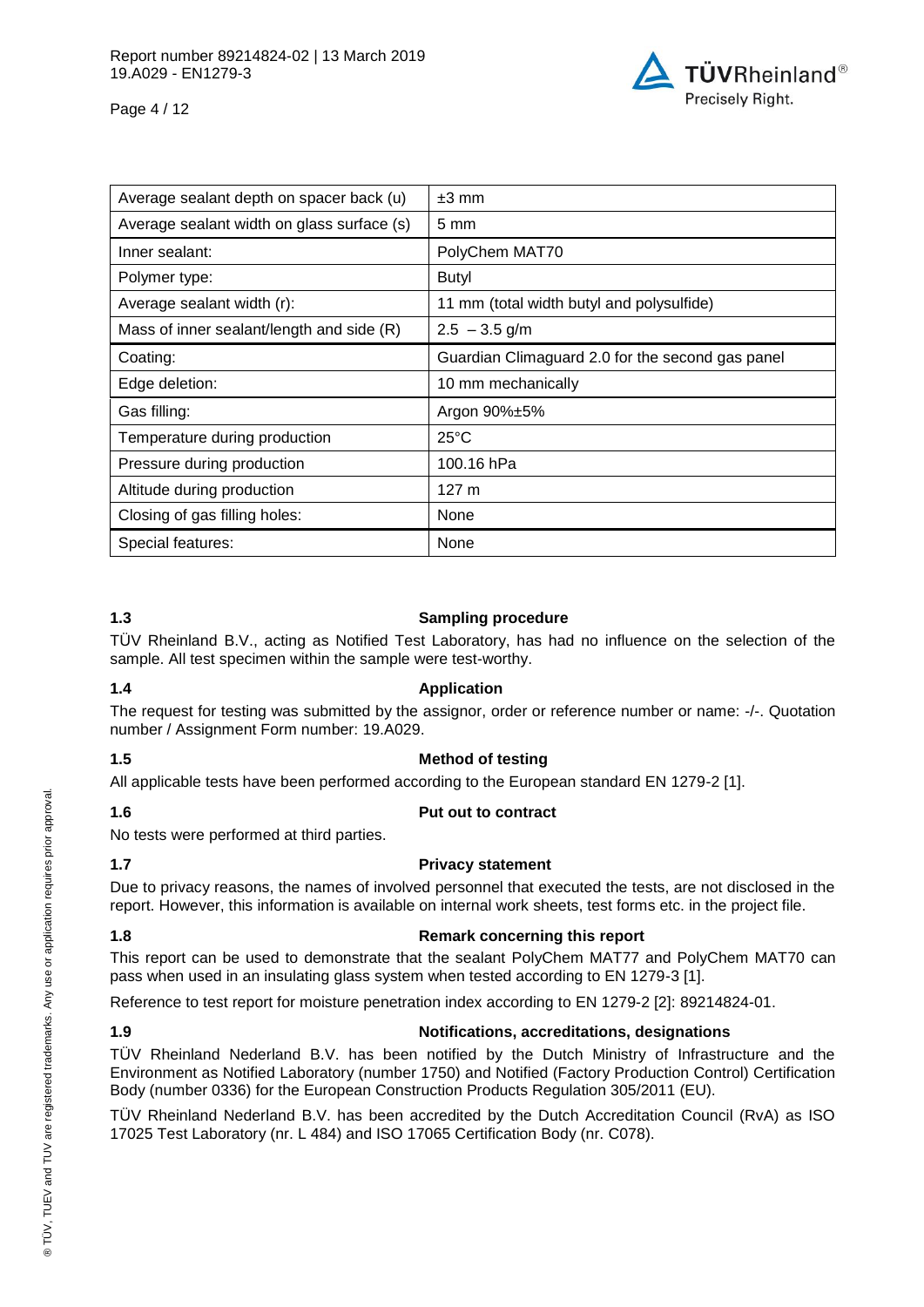Page 5 / 12



TÜV Rheinland Nederland B.V. has been designated as Technical Service (Laboratory) by the Approval Authorities for Germany (KBA – E1) and the Netherlands (RDW – E4) for automotive safety glass (ECE R43, 92/22/EC, 2009/144/EC).

TÜV Rheinland Nederland B.V. has been recognised by the German Institute for building technics (DIBt) under number NL005 as test, control and certification body.

### **Remark**

The reported tests were performed under ISO 17025 accreditation.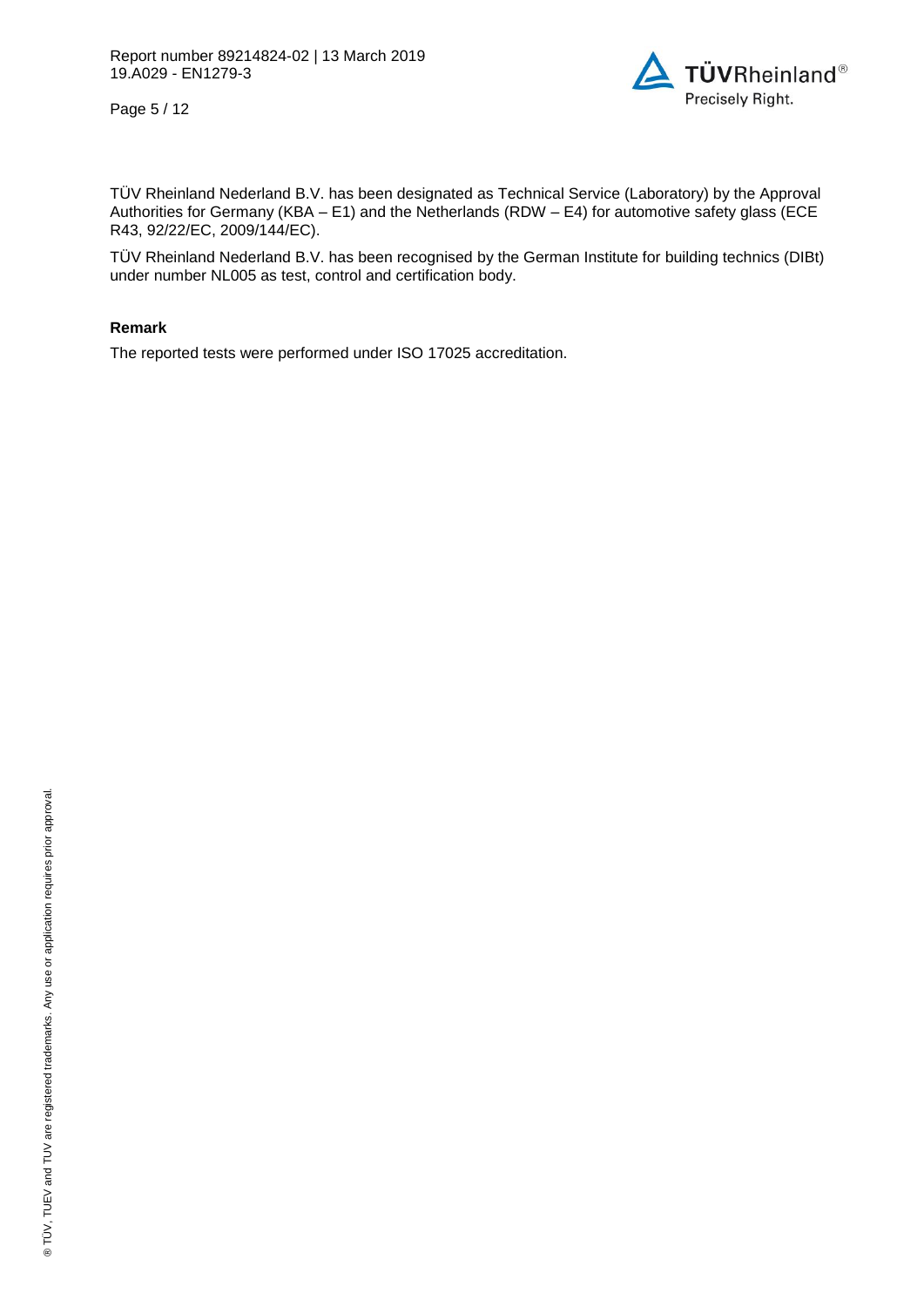Page 6 / 12



## **2 Test results**

## **2.1 Description of the test**

The six test specimens (insulating glass unit or IGU's) are conditioned for a minimum of one week at standard laboratory conditions. Four pre-selected specimens are submitted to the specified climate test.

The climate test consists of two parts. The first part consists of 28 cycles of 12 hours from -18 °C to +53 °C with slopes of 14 °C/h where at -18 °C and at +53 °C the temperature is constant for 1 hour. This part is followed by a second part consisting of a period of 4 weeks at a constant temperature of 58 °C. For both parts a relative humidity of  $> 95$  % is applied in case the temperature is above 0 °C.

After the climate test the specimens are stored at  $(23\pm2)$  °C and  $(50\pm5)$  % relative humidity for at least 4 weeks and maximal 7 weeks.

Minimal two specimens (IGU's) are installed into separate test frames. The frame encloses the unit with some space left between the IGU and the frame.

After placing the IGU's in the test frames, the test frames are hermetically closed and purged with a helium flow of  $\pm 200$  ml/min for 1 hour. At the end of this purge time, the inlet and outlet valves are closed in succession to ensure an atmospheric pressure inside the frame (start of standing time). After a minimum of 10 hours standing time, the helium in the frame is measured for its argon, oxygen and nitrogen concentration using gas chromatography (490 Micro GC). This is repeated at least six times.

The amount of gas leaking out the IGU into the frame is then determined. The amount of gas leakage (*L*i) per time (year) of the IGU is calculated based on the measured amount of argon gas per standing time (*m*i), the internal gas volume of the IGU (*V*int) and the argon gas concentration (ci),.

$$
L_{\rm i} = 87, 6 \cdot 10^6 \frac{m_{\rm i}}{c_{\rm i} \cdot V_{\rm int} \cdot \rho_{\rm o,i}} \cdot \frac{T}{T_{\rm o}} \cdot \frac{P_{\rm o}}{P} \text{ in } \% \text{.a}^{-1}
$$

With ρ<sub>0,Ar</sub> = 1,762; ρ<sub>0,Kr</sub> = 3,690; ρ<sub>0,Xe</sub> = 5,897 µg/mm<sup>3</sup> at *T*<sub>o</sub> = 293 K (20 °C) and *P*<sub>o</sub> = 1000 hPa (mbar)

The requirement is an argon gas leakage rate of less than 1 % per year [%.a<sup>-1</sup>].

The measurement uncertainty is estimated at 15 % or 0.05 %.a-1 , whichever value is greater.

The schematic diagram of the equipment is as follows:

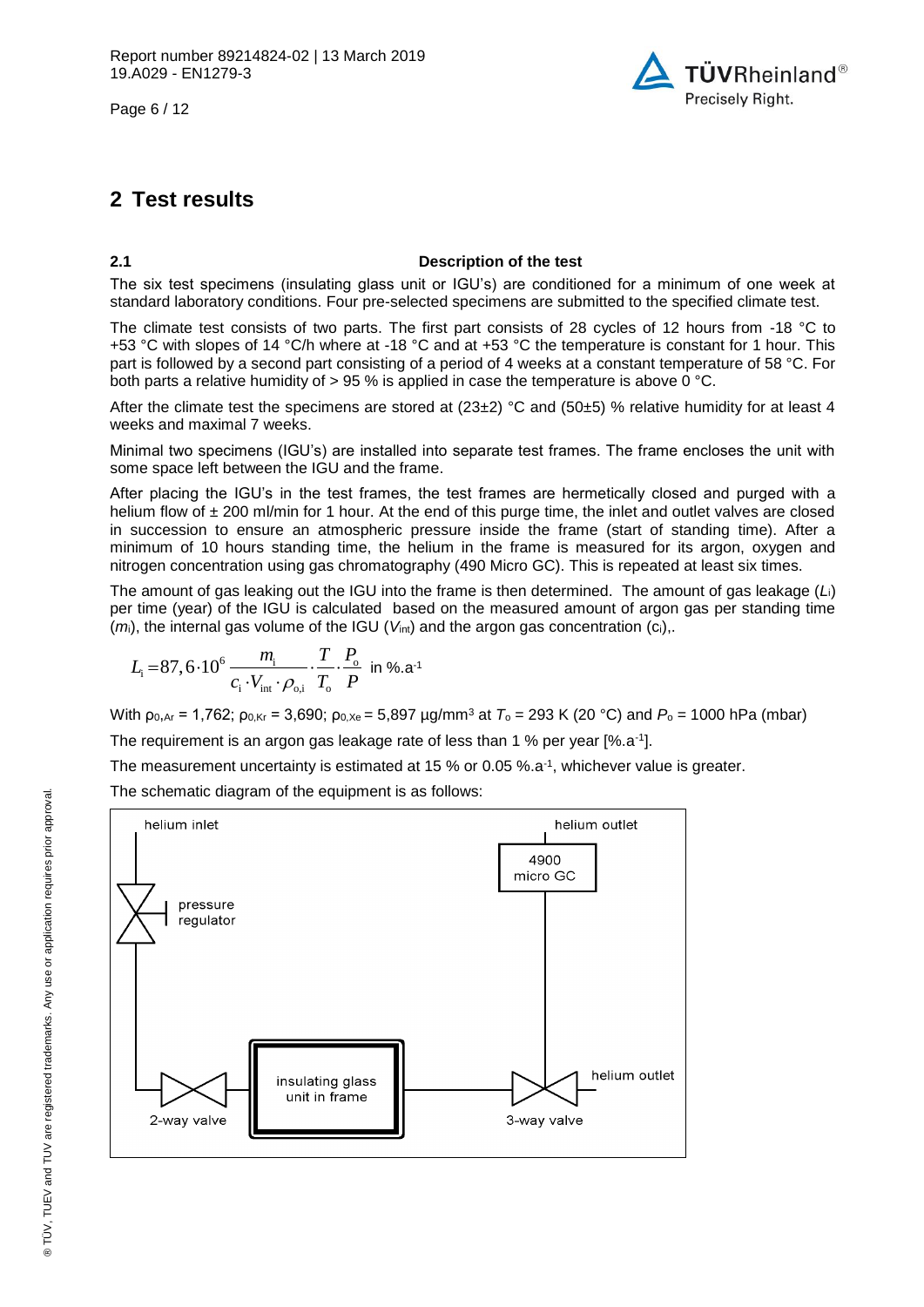Page 7 / 12



### **2.2 Detailed test results**

Test results after performing all applicable tests according to European standard EN 1279-3 [1].

## **Gas leakage rate determination**

Six insulating glass units were visually inspected. No special deviations above variations due to the production process were found. The test specimens were randomly numbered and the units were aged. After ageing the gas leakage rate was determined on minimal two insulating glass units.

For the calculation of the gas leakage rate of the IGU/specimen, the temperature (T) and the pressure (P) values during the sealing of the units are used or if no values are given/known a standard temperature of 293 K and pressure of 1013 hPa are used.

### **Evaluation of the gas leakage rate and gas concentration measured in accordance with EN1279- 3:2002**

| Corner construction                        | <b>Bent</b>    |
|--------------------------------------------|----------------|
| Average sealant depth on spacer back (u)   | $2 - 3.5$ mm   |
| Average sealant width on glass surface (s) | $4 - 6$ mm     |
| Average inner sealant width (r)            | $4.5 - 5.5$ mm |
| Closing of gas filling holes               | n.a            |
| Special features                           | <b>No</b>      |
| Markings                                   | On spacer bar  |

<span id="page-6-6"></span><span id="page-6-5"></span><span id="page-6-4"></span><span id="page-6-2"></span><span id="page-6-1"></span><span id="page-6-0"></span>

|               | <b>Thickness</b> | $V_{\text{int}}$ | Ci     |              | Pass / fail    |
|---------------|------------------|------------------|--------|--------------|----------------|
| Test specimen | [mm]             | $\text{[mm3]}$   | [% Ar] | $[% a^{-1}]$ |                |
|               | 19.8             | 1948642          | 88.2   | 0.32         | pass           |
|               | 19.9             | 1934761          | 89.7   | 0.18         | pass           |
|               |                  | -                | ٠      |              | not applicable |
|               |                  |                  | -      |              | not applicable |
| Average       |                  |                  |        | 0.25         |                |

## <span id="page-6-7"></span><span id="page-6-3"></span>**Requirements and end result**

| Required                                                                                                                                                                                       | Pass / fail |  |
|------------------------------------------------------------------------------------------------------------------------------------------------------------------------------------------------|-------------|--|
| EN1279-3:2002 §4.1 Gas leakage rate                                                                                                                                                            |             |  |
| The gas leakage rate, $L_i$ , for gases with concentrations higher than 15 %,<br>and also for air, measured as described in clause 5 shall be:<br>$L_i$ < 1.00 in % a <sup>-1</sup> (one year) | pass        |  |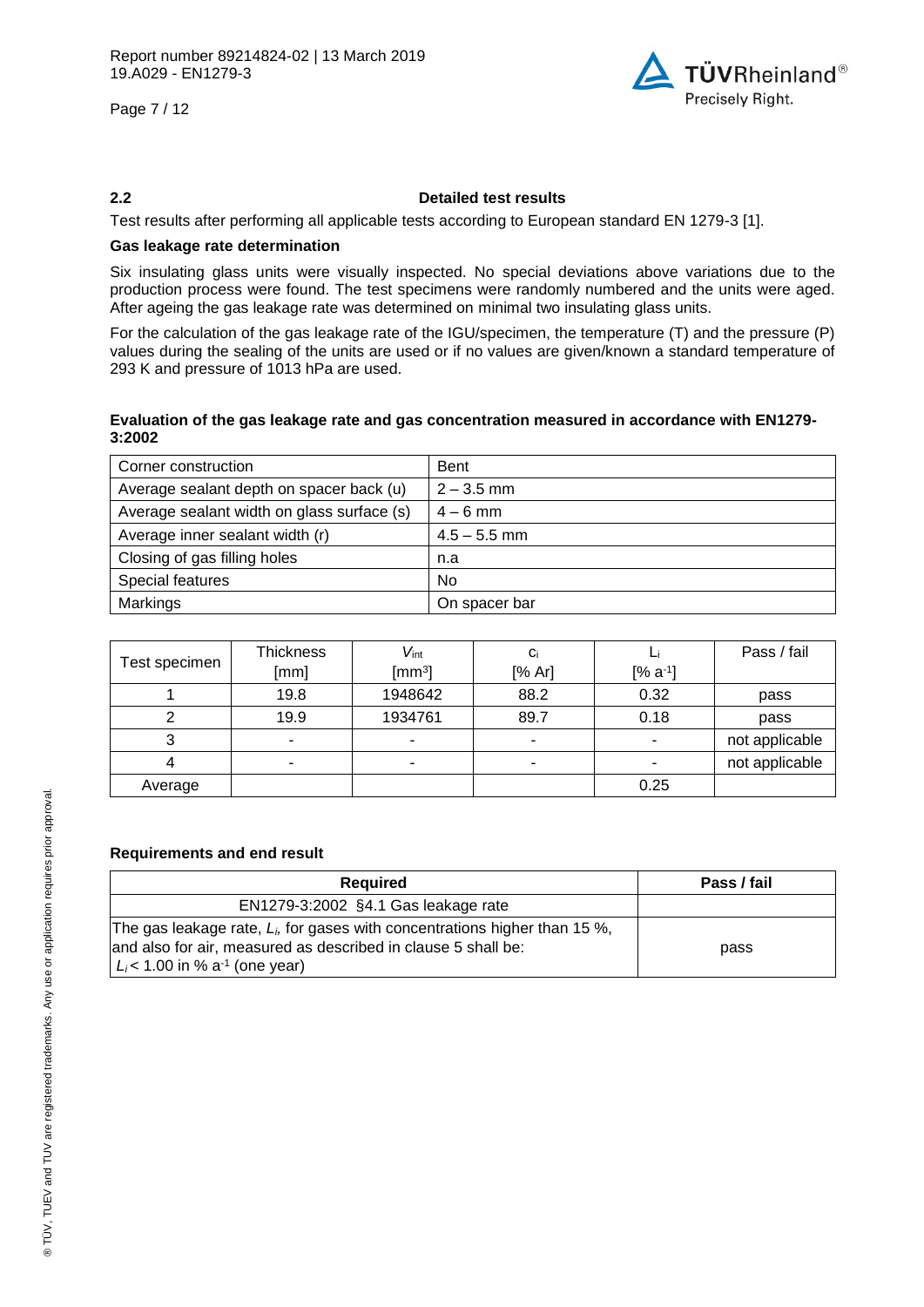Page 8 / 12



## **3 Conclusion**

The tested glass product, marked by the client or manufacturer as: Test unit - [PolyChem,](#page-0-7) manufactured by: [PolyChem Sealants Ltd.,](#page-0-3) with inner sealant with trade mark/type: PolyChem MAT70 and outer sealant with trade mark/type: PolyChem MAT77, meets the applicable requirements as stated in the European standard EN 1279-3 [1].

The test results exclusively relate to the tested objects.

## **Remark 1**

Due to the fact that the purpose of this test report is not an initial type test for an IG manufacturer no system description can be mentioned to be used as reference. This report is thus also not allowed to be used in cascading and/or shared ITT procedures (if allowed or applicable). The identification of the actual IG manufacturer for this ITT report is not relevant and is called anonymous or published only if the IG manufacturer has given written agreement that his/her name is allowed to be mentioned. When this statement is not communicated on forehand to TÜV Rheinland, then anonymous will be used per default.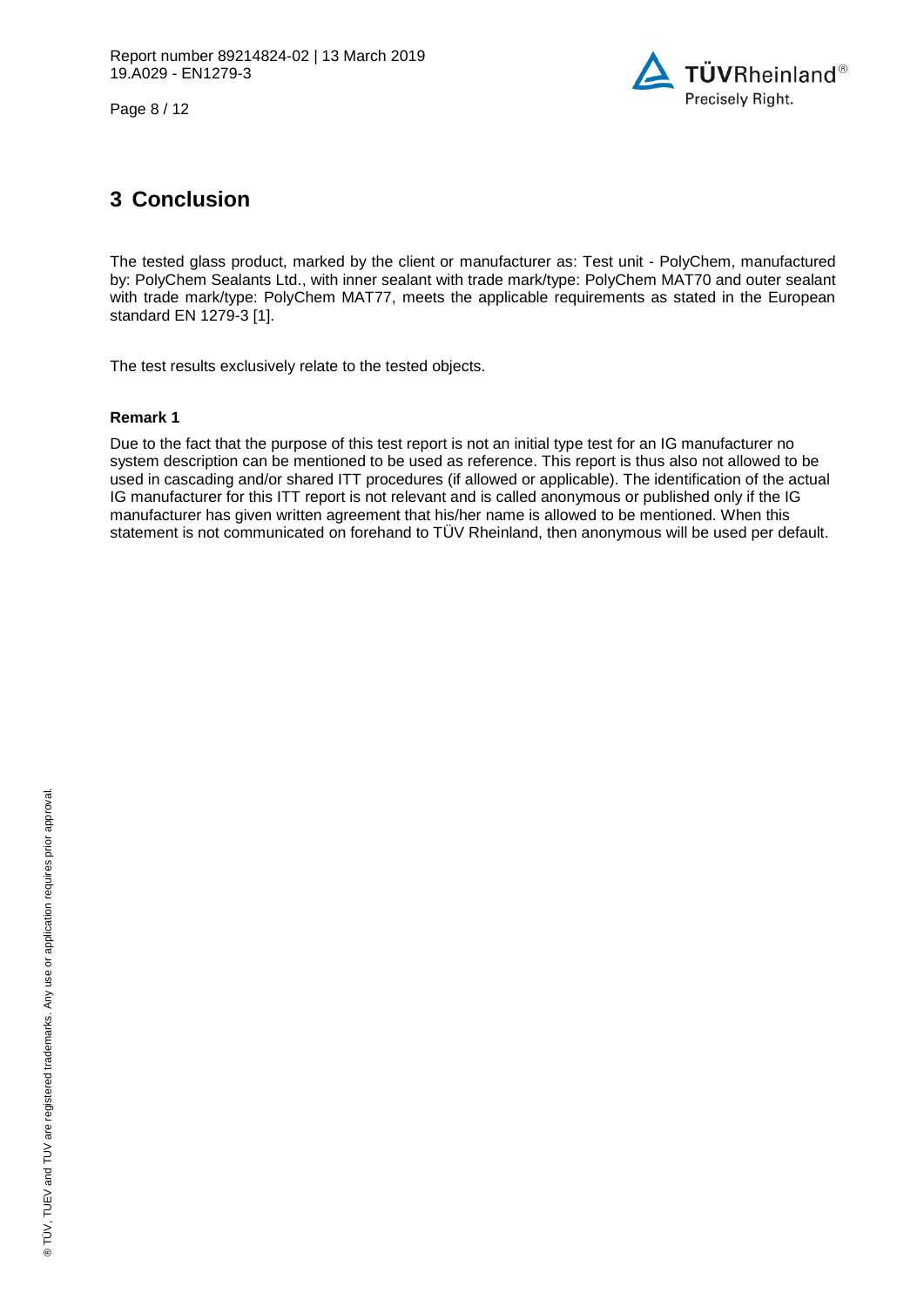Page 9 / 12



## **4 References**

- 1 European standard EN 1279-3:2002 (E), Glass in building – Insulating glass units – Part 3: Long term test method and requirements for gas leakage rate and for gas concentration tolerances, European Committee for Standardization, November 2002.
- 2 European standard EN 1279-2:2002 (E), Glass in building – Insulating glass units – Part 2: Long term test method and requirements for moisture penetration, European Committee for Standardization, November 2002.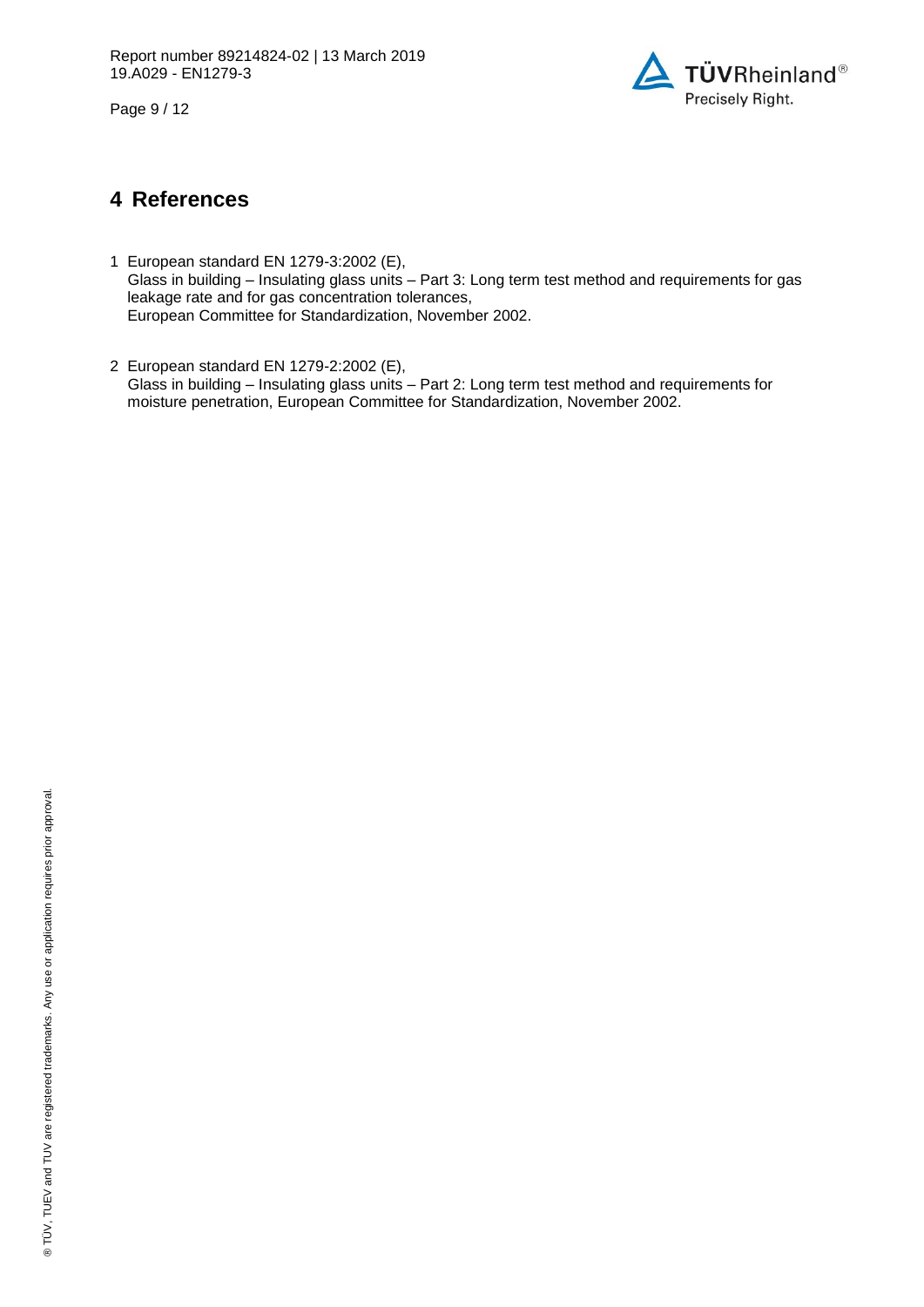Page 10 / 12



# **5 Signatures**

| <b>Author</b>                            | Signature |
|------------------------------------------|-----------|
| Mr. M.A.A.M. Schets, B.Sc.<br>Specialist |           |
| <b>Peer review</b>                       | Signature |
| Mr. S. el Bardai<br>Specialist           |           |
| <b>Approved by</b>                       | Signature |
| Mr. H. van Ginkel                        |           |
| <b>LSM</b>                               |           |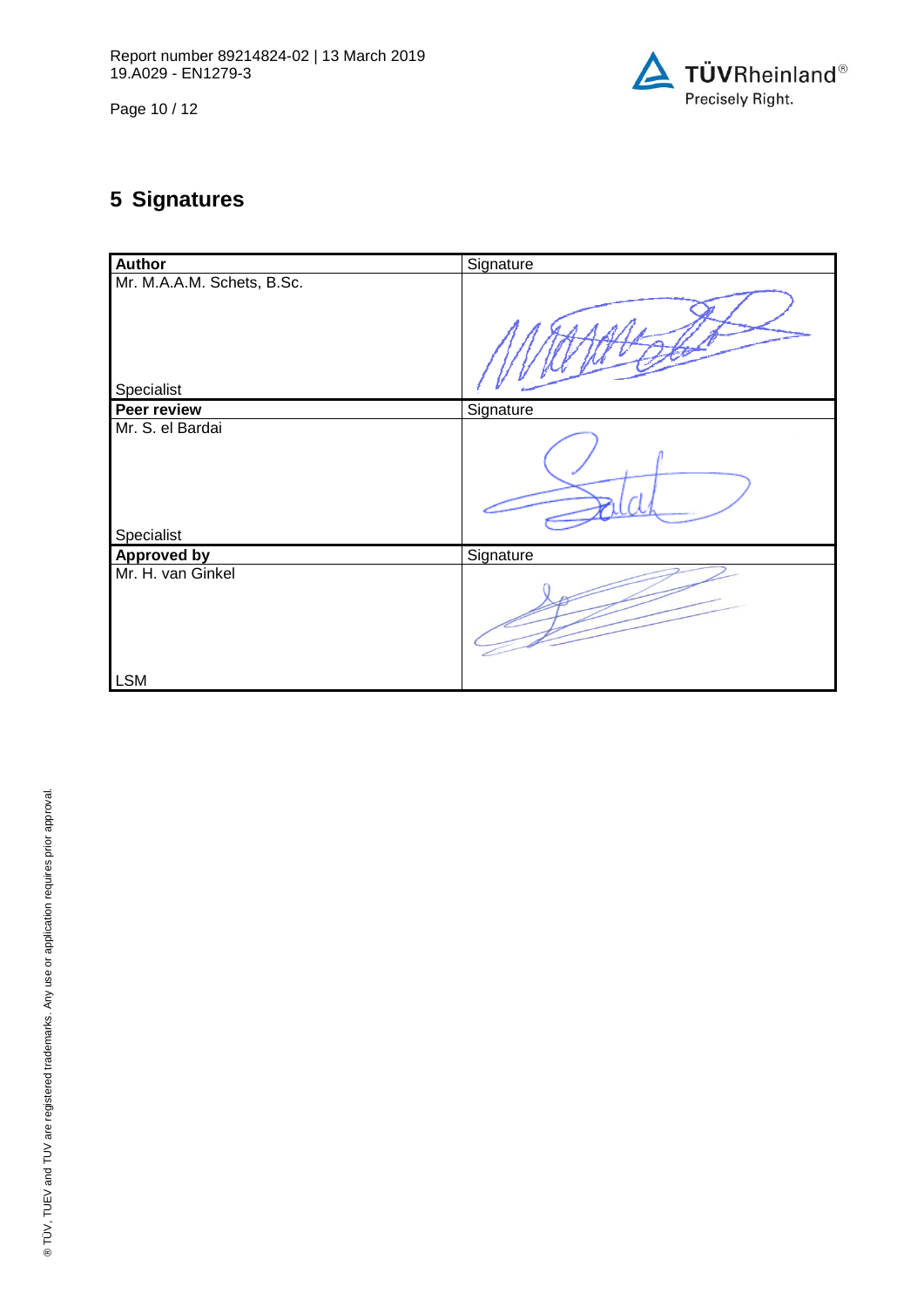Page 11 / 12



# **Appendix A, Summary of test results**

| <b>TÜVRheinland®</b><br>Precisely Right.<br>TÜV Rheinland Nederland B.V.<br>P.O. Box 2220, 6802 CE Arnhem, The Netherlands,<br>Notified Laboratory no. 1750                                                                                                                                              |                                                                             |                                                      |       |       |                     |
|----------------------------------------------------------------------------------------------------------------------------------------------------------------------------------------------------------------------------------------------------------------------------------------------------------|-----------------------------------------------------------------------------|------------------------------------------------------|-------|-------|---------------------|
| Summary of report n°: 89214824-02                                                                                                                                                                                                                                                                        |                                                                             |                                                      |       |       | Date: 13 March 2019 |
| Insulating glass units - Evaluation of the gas leakage rate and gas concentration<br>measured according to EN 1279-3                                                                                                                                                                                     |                                                                             |                                                      |       |       |                     |
|                                                                                                                                                                                                                                                                                                          |                                                                             | For details is referred to the complete test report. |       |       |                     |
| Company:<br>Name:<br>(Demonstrator)<br>Address:                                                                                                                                                                                                                                                          | PolyChem Sealants Ltd.<br>Páfrány forduló 14,<br>H-1221 Budapest<br>Hungary |                                                      |       |       |                     |
| Plant:<br>Name:<br>Anonymous<br>Address:                                                                                                                                                                                                                                                                 |                                                                             |                                                      |       |       |                     |
| System description, file number:<br>$-/-$<br>Product name:<br>Test unit - PolyChem<br>Edge seal composition:<br>inner sealant: PolyChem MAT70<br>outer sealant: PolyChem MAT77<br>and aluminium spacer<br>Reference to test report for moisture<br>89214824-01<br>penetration index according EN 1279-2: |                                                                             |                                                      |       |       |                     |
| Applied gas(es) i.                                                                                                                                                                                                                                                                                       | Argon                                                                       | Argon                                                | Argon | Argon |                     |
| Unit number                                                                                                                                                                                                                                                                                              | 1                                                                           | $\overline{2}$                                       | 3     | 4     |                     |
| Measured concentration $c_i$ , (in %):                                                                                                                                                                                                                                                                   | 88.2                                                                        | 89.7                                                 |       |       |                     |
| Nominal concentration $c_{i,o}$ , (in %):                                                                                                                                                                                                                                                                | 90                                                                          | 90                                                   |       |       |                     |
| Gas leakage rate $L_i$ , (in % a <sup>-1</sup> ):                                                                                                                                                                                                                                                        | 0.32                                                                        | 0.18                                                 |       |       |                     |
| System conforms:<br><b>YES</b>                                                                                                                                                                                                                                                                           |                                                                             |                                                      |       |       |                     |
| Mr. H. van Ginkel<br>Signature: M.A.A.M. Schets<br>Signature:<br><b>LSM</b><br>Specialist                                                                                                                                                                                                                |                                                                             |                                                      |       |       |                     |